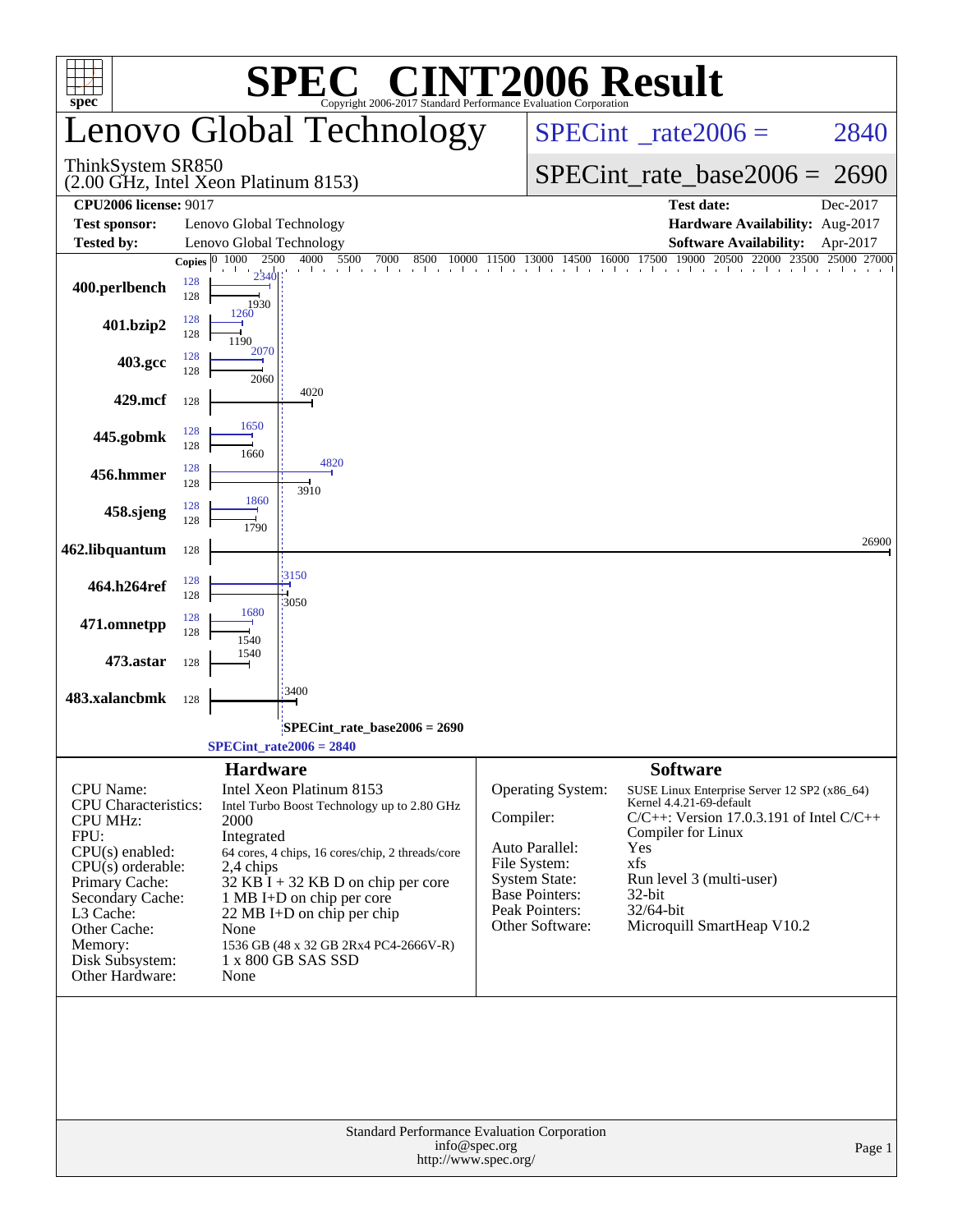

# enovo Global Technology

#### ThinkSystem SR850

(2.00 GHz, Intel Xeon Platinum 8153)

SPECint rate  $2006 = 2840$ 

#### [SPECint\\_rate\\_base2006 =](http://www.spec.org/auto/cpu2006/Docs/result-fields.html#SPECintratebase2006) 2690

**[Test sponsor:](http://www.spec.org/auto/cpu2006/Docs/result-fields.html#Testsponsor)** Lenovo Global Technology **[Hardware Availability:](http://www.spec.org/auto/cpu2006/Docs/result-fields.html#HardwareAvailability)** Aug-2017

**[CPU2006 license:](http://www.spec.org/auto/cpu2006/Docs/result-fields.html#CPU2006license)** 9017 **[Test date:](http://www.spec.org/auto/cpu2006/Docs/result-fields.html#Testdate)** Dec-2017 **[Tested by:](http://www.spec.org/auto/cpu2006/Docs/result-fields.html#Testedby)** Lenovo Global Technology **[Software Availability:](http://www.spec.org/auto/cpu2006/Docs/result-fields.html#SoftwareAvailability)** Apr-2017

#### **[Results Table](http://www.spec.org/auto/cpu2006/Docs/result-fields.html#ResultsTable)**

|                                                                                                          | <b>Base</b>   |                |       |                |       |                |             | <b>Peak</b>   |                |              |                |              |                |              |
|----------------------------------------------------------------------------------------------------------|---------------|----------------|-------|----------------|-------|----------------|-------------|---------------|----------------|--------------|----------------|--------------|----------------|--------------|
| <b>Benchmark</b>                                                                                         | <b>Copies</b> | <b>Seconds</b> | Ratio | <b>Seconds</b> | Ratio | <b>Seconds</b> | Ratio       | <b>Copies</b> | <b>Seconds</b> | <b>Ratio</b> | <b>Seconds</b> | <b>Ratio</b> | <b>Seconds</b> | <b>Ratio</b> |
| 400.perlbench                                                                                            | 128           | 649            | 1930  | 648            | 1930  | 648            | <b>1930</b> | 128           | 535            | 2340         | 534            | 2340         | 534            | 2340         |
| 401.bzip2                                                                                                | 128           | 1039           | 1190  | 1039           | 1190  | 1024           | 1210        | 128           | 979            | 1260         | 977            | 1260         | 984            | 1250         |
| $403.\mathrm{gcc}$                                                                                       | 128           | 500            | 2060  | 501            | 2060  | 502            | <b>2050</b> | 128           | 497            | 2070         | 497            | 2070         | 497            | 2070         |
| $429$ .mcf                                                                                               | 128           | 292            | 3990  | 291            | 4020  | 290            | 4020        | 128           | 292            | 3990         | 291            | 4020         | 290            | 4020         |
| $445$ .gobmk                                                                                             | 128           | 807            | 1660  | 807            | 1660  | 807            | 1660        | 128           | 814            | 1650         | 813            | 1650         | 814            | 1650         |
| 456.hmmer                                                                                                | 128           | 304            | 3930  | 306            | 3900  | 306            | 3910        | 128           | 247            | 4830         | 249            | 4800         | 248            | 4820         |
| $458$ .sjeng                                                                                             | 128           | 866            | 1790  | 867            | 1790  | 865            | 1790        | 128           | 834            | 1860         | 834            | 1860         | 835            | 1860         |
| 462.libquantum                                                                                           | 128           | 98.7           | 26900 | 98.6           | 26900 | 98.6           | 26900       | 128           | 98.7           | 26900        | 98.6           | 26900        | 98.6           | 26900        |
| 464.h264ref                                                                                              | 128           | 933            | 3040  | 928            | 3050  | 928            | 3050        | 128           | 898            | 3150         | 900            | 3150         | 901            | 3140         |
| 471.omnetpp                                                                                              | 128           | 520            | 1540  | 519            | 1540  | 519            | 1540        | 128           | 477            | 1680         | 476            | 1680         | 476            | 1680         |
| $473$ . astar                                                                                            | 128           | 582            | 1540  | 582            | 1540  | 582            | 1540        | 128           | 582            | 1540         | 582            | 1540         | 582            | 1540         |
| 483.xalancbmk                                                                                            | 128           | 259            | 3420  | 260            | 3400  | 260            | 3400        | 128           | 259            | 3420         | 260            | 3400         | 260            | 3400         |
| Results appear in the order in which they were run. Bold underlined text indicates a median measurement. |               |                |       |                |       |                |             |               |                |              |                |              |                |              |

#### **[Submit Notes](http://www.spec.org/auto/cpu2006/Docs/result-fields.html#SubmitNotes)**

 The numactl mechanism was used to bind copies to processors. The config file option 'submit' was used to generate numactl commands to bind each copy to a specific processor. For details, please see the config file.

#### **[Operating System Notes](http://www.spec.org/auto/cpu2006/Docs/result-fields.html#OperatingSystemNotes)**

Stack size set to unlimited using "ulimit -s unlimited"

#### **[Platform Notes](http://www.spec.org/auto/cpu2006/Docs/result-fields.html#PlatformNotes)**

BIOS Configuration: Choose Operating Mode set to Maximum Performance Execute Disable Bit set to Disable DCU Streamer Prefetcher set to Disable Intel Virtualization Technology set to Disable Stale AtoS set to Enable LLC dead line alloc set to Disable SNC set to Enable Sysinfo program /home/cpu2006-1.2-ic17.0u3/config/sysinfo.rev6993 Revision 6993 of 2015-11-06 (b5e8d4b4eb51ed28d7f98696cbe290c1) running on Electron-02 Sat Dec 2 15:23:32 2017

 This section contains SUT (System Under Test) info as seen by some common utilities. To remove or add to this section, see: <http://www.spec.org/cpu2006/Docs/config.html#sysinfo>

From /proc/cpuinfo

Continued on next page

Standard Performance Evaluation Corporation [info@spec.org](mailto:info@spec.org) <http://www.spec.org/>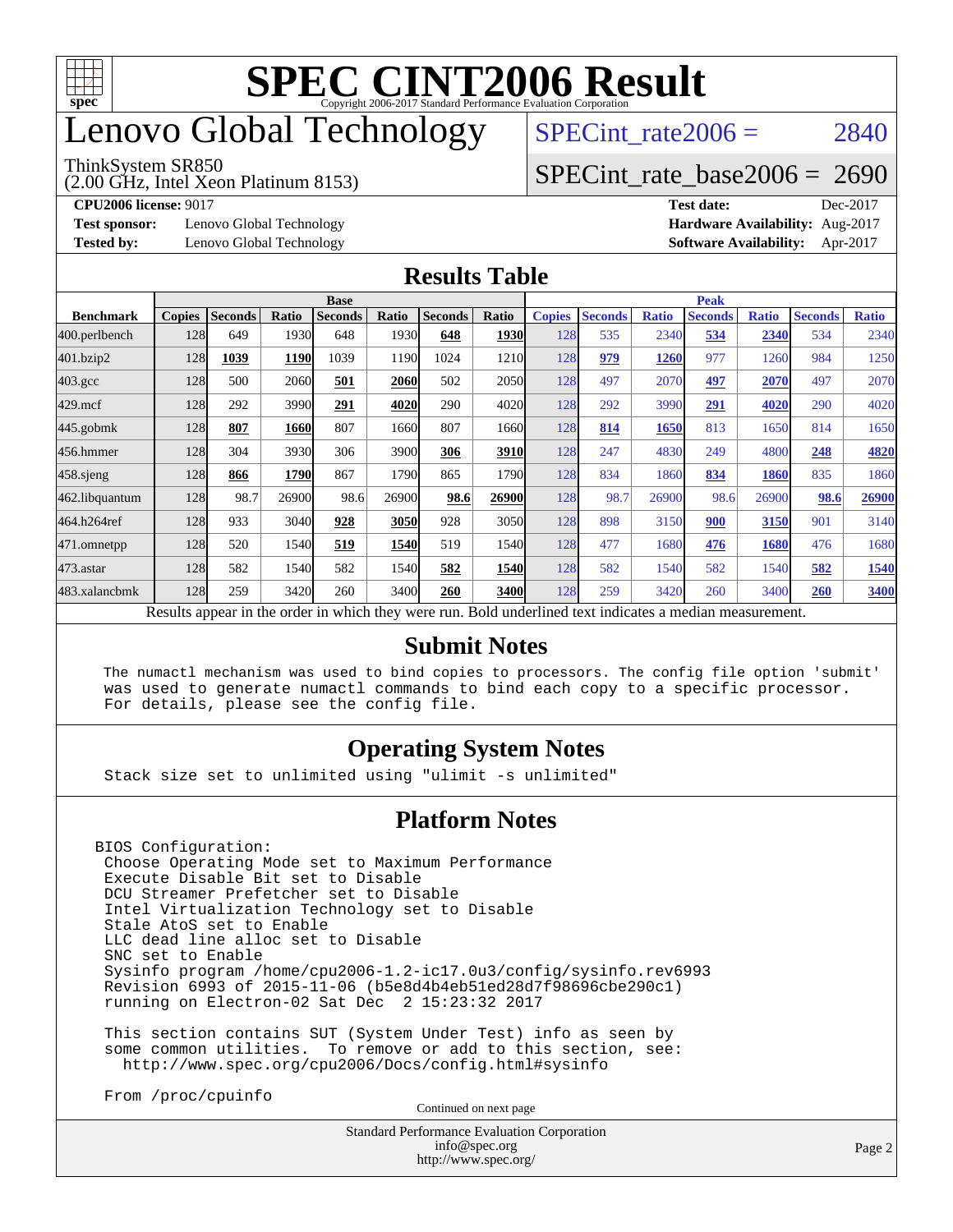

### enovo Global Technology

SPECint rate $2006 = 2840$ 

ThinkSystem SR850

(2.00 GHz, Intel Xeon Platinum 8153)

[SPECint\\_rate\\_base2006 =](http://www.spec.org/auto/cpu2006/Docs/result-fields.html#SPECintratebase2006) 2690

**[Test sponsor:](http://www.spec.org/auto/cpu2006/Docs/result-fields.html#Testsponsor)** Lenovo Global Technology **[Hardware Availability:](http://www.spec.org/auto/cpu2006/Docs/result-fields.html#HardwareAvailability)** Aug-2017 **[Tested by:](http://www.spec.org/auto/cpu2006/Docs/result-fields.html#Testedby)** Lenovo Global Technology **[Software Availability:](http://www.spec.org/auto/cpu2006/Docs/result-fields.html#SoftwareAvailability)** Apr-2017

**[CPU2006 license:](http://www.spec.org/auto/cpu2006/Docs/result-fields.html#CPU2006license)** 9017 **[Test date:](http://www.spec.org/auto/cpu2006/Docs/result-fields.html#Testdate)** Dec-2017

#### **[Platform Notes \(Continued\)](http://www.spec.org/auto/cpu2006/Docs/result-fields.html#PlatformNotes)**

Standard Performance Evaluation Corporation model name : Intel(R) Xeon(R) Platinum 8153 CPU @ 2.00GHz 4 "physical id"s (chips) 128 "processors" cores, siblings (Caution: counting these is hw and system dependent. The following excerpts from /proc/cpuinfo might not be reliable. Use with caution.) cpu cores : 16 siblings : 32 physical 0: cores 0 1 2 3 4 5 6 7 8 9 10 11 12 13 14 15 physical 1: cores 0 1 2 3 4 5 6 7 8 9 10 11 12 13 14 15 physical 2: cores 0 1 2 3 4 5 6 7 8 9 10 11 12 13 14 15 physical 3: cores 0 1 2 3 4 5 6 7 8 9 10 11 12 13 14 15 cache size : 22528 KB From /proc/meminfo MemTotal: 1584975588 kB<br>HugeBages Total: 0 HugePages\_Total: 0 Hugepagesize: 2048 kB From /etc/\*release\* /etc/\*version\* SuSE-release: SUSE Linux Enterprise Server 12 (x86\_64)  $VFRSTON = 12$  PATCHLEVEL = 2 # This file is deprecated and will be removed in a future service pack or release. # Please check /etc/os-release for details about this release. os-release: NAME="SLES" VERSION="12-SP2" VERSION\_ID="12.2" PRETTY\_NAME="SUSE Linux Enterprise Server 12 SP2" ID="sles" ANSI\_COLOR="0;32" CPE\_NAME="cpe:/o:suse:sles:12:sp2" uname -a: Linux Electron-02 4.4.21-69-default #1 SMP Tue Oct 25 10:58:20 UTC 2016 (9464f67) x86\_64 x86\_64 x86\_64 GNU/Linux run-level 3 Dec 2 15:17 SPEC is set to: /home/cpu2006-1.2-ic17.0u3 Type Size Used Avail Use% Mounted on /dev/sda4 xfs 689G 130G 560G 19% /home Additional information from dmidecode: Warning: Use caution when you interpret this section. The 'dmidecode' program reads system data which is "intended to allow hardware to be accurately determined", but the intent may not be met, as there are frequent changes to hardware, firmware, and the "DMTF SMBIOS" standard. Continued on next page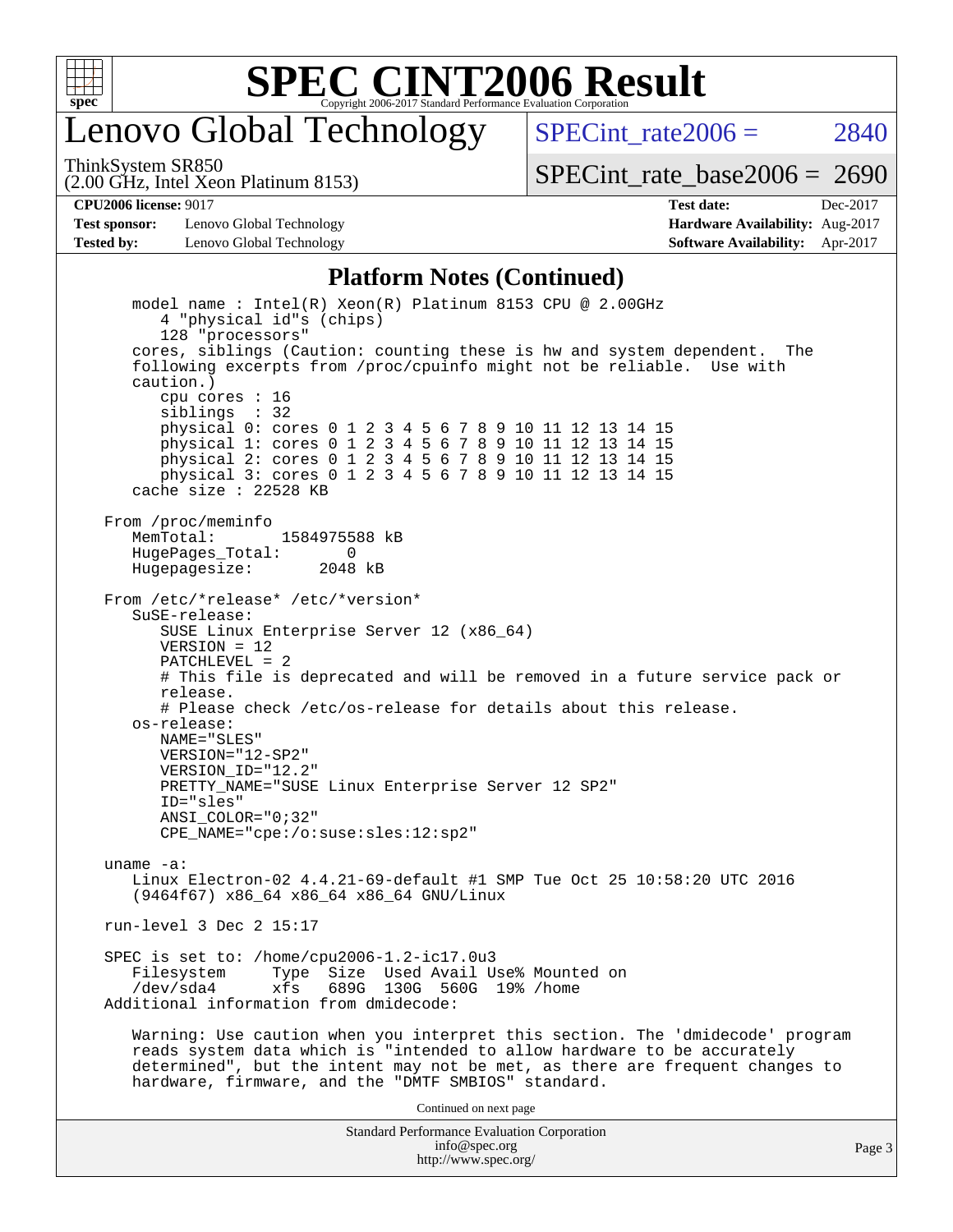

# enovo Global Technology

ThinkSystem SR850

SPECint rate  $2006 = 2840$ 

(2.00 GHz, Intel Xeon Platinum 8153)

**[Test sponsor:](http://www.spec.org/auto/cpu2006/Docs/result-fields.html#Testsponsor)** Lenovo Global Technology **[Hardware Availability:](http://www.spec.org/auto/cpu2006/Docs/result-fields.html#HardwareAvailability)** Aug-2017

[SPECint\\_rate\\_base2006 =](http://www.spec.org/auto/cpu2006/Docs/result-fields.html#SPECintratebase2006) 2690 **[CPU2006 license:](http://www.spec.org/auto/cpu2006/Docs/result-fields.html#CPU2006license)** 9017 **[Test date:](http://www.spec.org/auto/cpu2006/Docs/result-fields.html#Testdate)** Dec-2017

**[Tested by:](http://www.spec.org/auto/cpu2006/Docs/result-fields.html#Testedby)** Lenovo Global Technology **[Software Availability:](http://www.spec.org/auto/cpu2006/Docs/result-fields.html#SoftwareAvailability)** Apr-2017

#### **[Platform Notes \(Continued\)](http://www.spec.org/auto/cpu2006/Docs/result-fields.html#PlatformNotes)**

 BIOS Lenovo -[TEE115E-1.01]- 08/11/2017 Memory: 48x Samsung M393A4K40BB2-CTD 32 GB 2 rank 2666 MHz

(End of data from sysinfo program)

#### **[General Notes](http://www.spec.org/auto/cpu2006/Docs/result-fields.html#GeneralNotes)**

Environment variables set by runspec before the start of the run: LD\_LIBRARY\_PATH = "/home/cpu2006-1.2-ic17.0u3/lib/ia32:/home/cpu2006-1.2-ic17.0u3/lib/intel64:/home/cpu2006-1.2-ic17.0u3/sh10.2"

 Binaries compiled on a system with 1x Intel Core i7-4790 CPU + 32GB RAM memory using Redhat Enterprise Linux 7.2 Transparent Huge Pages enabled by default Filesystem page cache cleared with: shell invocation of 'sync; echo 3 > /proc/sys/vm/drop\_caches' prior to run runspec command invoked through numactl i.e.: numactl --interleave=all runspec <etc>

#### **[Base Compiler Invocation](http://www.spec.org/auto/cpu2006/Docs/result-fields.html#BaseCompilerInvocation)**

[C benchmarks](http://www.spec.org/auto/cpu2006/Docs/result-fields.html#Cbenchmarks):

[icc -m32 -L/opt/intel/compilers\\_and\\_libraries\\_2017/linux/lib/ia32](http://www.spec.org/cpu2006/results/res2017q4/cpu2006-20171211-51121.flags.html#user_CCbase_intel_icc_c29f3ff5a7ed067b11e4ec10a03f03ae)

[C++ benchmarks:](http://www.spec.org/auto/cpu2006/Docs/result-fields.html#CXXbenchmarks)

[icpc -m32 -L/opt/intel/compilers\\_and\\_libraries\\_2017/linux/lib/ia32](http://www.spec.org/cpu2006/results/res2017q4/cpu2006-20171211-51121.flags.html#user_CXXbase_intel_icpc_8c35c7808b62dab9ae41a1aa06361b6b)

#### **[Base Portability Flags](http://www.spec.org/auto/cpu2006/Docs/result-fields.html#BasePortabilityFlags)**

 400.perlbench: [-D\\_FILE\\_OFFSET\\_BITS=64](http://www.spec.org/cpu2006/results/res2017q4/cpu2006-20171211-51121.flags.html#user_basePORTABILITY400_perlbench_file_offset_bits_64_438cf9856305ebd76870a2c6dc2689ab) [-DSPEC\\_CPU\\_LINUX\\_IA32](http://www.spec.org/cpu2006/results/res2017q4/cpu2006-20171211-51121.flags.html#b400.perlbench_baseCPORTABILITY_DSPEC_CPU_LINUX_IA32) 401.bzip2: [-D\\_FILE\\_OFFSET\\_BITS=64](http://www.spec.org/cpu2006/results/res2017q4/cpu2006-20171211-51121.flags.html#user_basePORTABILITY401_bzip2_file_offset_bits_64_438cf9856305ebd76870a2c6dc2689ab) 403.gcc: [-D\\_FILE\\_OFFSET\\_BITS=64](http://www.spec.org/cpu2006/results/res2017q4/cpu2006-20171211-51121.flags.html#user_basePORTABILITY403_gcc_file_offset_bits_64_438cf9856305ebd76870a2c6dc2689ab) 429.mcf: [-D\\_FILE\\_OFFSET\\_BITS=64](http://www.spec.org/cpu2006/results/res2017q4/cpu2006-20171211-51121.flags.html#user_basePORTABILITY429_mcf_file_offset_bits_64_438cf9856305ebd76870a2c6dc2689ab) 445.gobmk: [-D\\_FILE\\_OFFSET\\_BITS=64](http://www.spec.org/cpu2006/results/res2017q4/cpu2006-20171211-51121.flags.html#user_basePORTABILITY445_gobmk_file_offset_bits_64_438cf9856305ebd76870a2c6dc2689ab) 456.hmmer: [-D\\_FILE\\_OFFSET\\_BITS=64](http://www.spec.org/cpu2006/results/res2017q4/cpu2006-20171211-51121.flags.html#user_basePORTABILITY456_hmmer_file_offset_bits_64_438cf9856305ebd76870a2c6dc2689ab) 458.sjeng: [-D\\_FILE\\_OFFSET\\_BITS=64](http://www.spec.org/cpu2006/results/res2017q4/cpu2006-20171211-51121.flags.html#user_basePORTABILITY458_sjeng_file_offset_bits_64_438cf9856305ebd76870a2c6dc2689ab) 462.libquantum: [-D\\_FILE\\_OFFSET\\_BITS=64](http://www.spec.org/cpu2006/results/res2017q4/cpu2006-20171211-51121.flags.html#user_basePORTABILITY462_libquantum_file_offset_bits_64_438cf9856305ebd76870a2c6dc2689ab) [-DSPEC\\_CPU\\_LINUX](http://www.spec.org/cpu2006/results/res2017q4/cpu2006-20171211-51121.flags.html#b462.libquantum_baseCPORTABILITY_DSPEC_CPU_LINUX) 464.h264ref: [-D\\_FILE\\_OFFSET\\_BITS=64](http://www.spec.org/cpu2006/results/res2017q4/cpu2006-20171211-51121.flags.html#user_basePORTABILITY464_h264ref_file_offset_bits_64_438cf9856305ebd76870a2c6dc2689ab) 471.omnetpp: [-D\\_FILE\\_OFFSET\\_BITS=64](http://www.spec.org/cpu2006/results/res2017q4/cpu2006-20171211-51121.flags.html#user_basePORTABILITY471_omnetpp_file_offset_bits_64_438cf9856305ebd76870a2c6dc2689ab) 473.astar: [-D\\_FILE\\_OFFSET\\_BITS=64](http://www.spec.org/cpu2006/results/res2017q4/cpu2006-20171211-51121.flags.html#user_basePORTABILITY473_astar_file_offset_bits_64_438cf9856305ebd76870a2c6dc2689ab) 483.xalancbmk: [-D\\_FILE\\_OFFSET\\_BITS=64](http://www.spec.org/cpu2006/results/res2017q4/cpu2006-20171211-51121.flags.html#user_basePORTABILITY483_xalancbmk_file_offset_bits_64_438cf9856305ebd76870a2c6dc2689ab) [-DSPEC\\_CPU\\_LINUX](http://www.spec.org/cpu2006/results/res2017q4/cpu2006-20171211-51121.flags.html#b483.xalancbmk_baseCXXPORTABILITY_DSPEC_CPU_LINUX)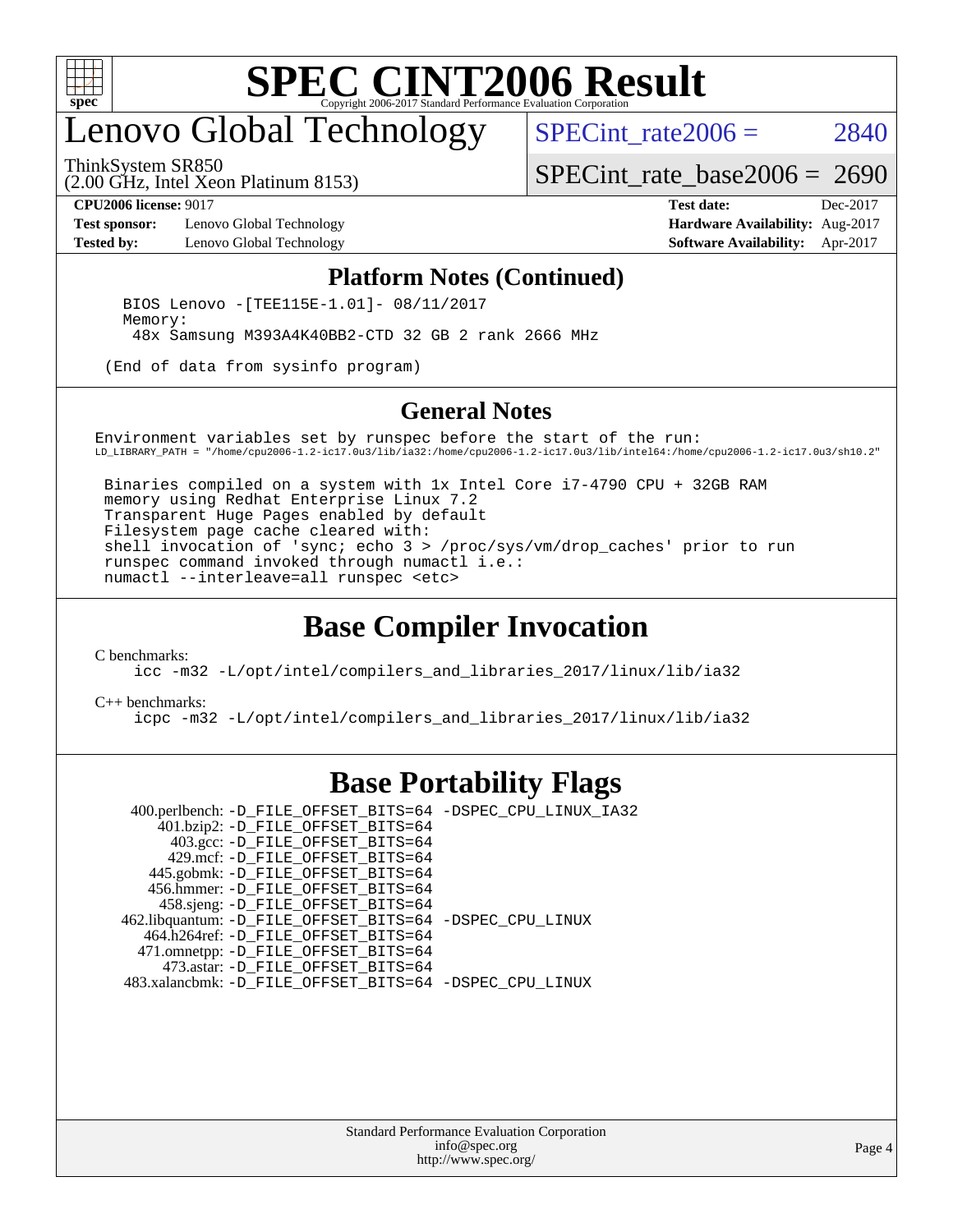

# enovo Global Technology

ThinkSystem SR850

SPECint rate $2006 = 2840$ 

(2.00 GHz, Intel Xeon Platinum 8153)

**[Test sponsor:](http://www.spec.org/auto/cpu2006/Docs/result-fields.html#Testsponsor)** Lenovo Global Technology **[Hardware Availability:](http://www.spec.org/auto/cpu2006/Docs/result-fields.html#HardwareAvailability)** Aug-2017

[SPECint\\_rate\\_base2006 =](http://www.spec.org/auto/cpu2006/Docs/result-fields.html#SPECintratebase2006) 2690 **[CPU2006 license:](http://www.spec.org/auto/cpu2006/Docs/result-fields.html#CPU2006license)** 9017 **[Test date:](http://www.spec.org/auto/cpu2006/Docs/result-fields.html#Testdate)** Dec-2017

**[Tested by:](http://www.spec.org/auto/cpu2006/Docs/result-fields.html#Testedby)** Lenovo Global Technology **[Software Availability:](http://www.spec.org/auto/cpu2006/Docs/result-fields.html#SoftwareAvailability)** Apr-2017

#### **[Base Optimization Flags](http://www.spec.org/auto/cpu2006/Docs/result-fields.html#BaseOptimizationFlags)**

[C benchmarks](http://www.spec.org/auto/cpu2006/Docs/result-fields.html#Cbenchmarks):

[-xCORE-AVX2](http://www.spec.org/cpu2006/results/res2017q4/cpu2006-20171211-51121.flags.html#user_CCbase_f-xCORE-AVX2) [-ipo](http://www.spec.org/cpu2006/results/res2017q4/cpu2006-20171211-51121.flags.html#user_CCbase_f-ipo) [-O3](http://www.spec.org/cpu2006/results/res2017q4/cpu2006-20171211-51121.flags.html#user_CCbase_f-O3) [-no-prec-div](http://www.spec.org/cpu2006/results/res2017q4/cpu2006-20171211-51121.flags.html#user_CCbase_f-no-prec-div) [-qopt-prefetch](http://www.spec.org/cpu2006/results/res2017q4/cpu2006-20171211-51121.flags.html#user_CCbase_f-qopt-prefetch) [-qopt-mem-layout-trans=3](http://www.spec.org/cpu2006/results/res2017q4/cpu2006-20171211-51121.flags.html#user_CCbase_f-qopt-mem-layout-trans_170f5be61cd2cedc9b54468c59262d5d)

[C++ benchmarks:](http://www.spec.org/auto/cpu2006/Docs/result-fields.html#CXXbenchmarks)

[-xCORE-AVX2](http://www.spec.org/cpu2006/results/res2017q4/cpu2006-20171211-51121.flags.html#user_CXXbase_f-xCORE-AVX2) [-ipo](http://www.spec.org/cpu2006/results/res2017q4/cpu2006-20171211-51121.flags.html#user_CXXbase_f-ipo) [-O3](http://www.spec.org/cpu2006/results/res2017q4/cpu2006-20171211-51121.flags.html#user_CXXbase_f-O3) [-no-prec-div](http://www.spec.org/cpu2006/results/res2017q4/cpu2006-20171211-51121.flags.html#user_CXXbase_f-no-prec-div) [-qopt-prefetch](http://www.spec.org/cpu2006/results/res2017q4/cpu2006-20171211-51121.flags.html#user_CXXbase_f-qopt-prefetch) [-qopt-mem-layout-trans=3](http://www.spec.org/cpu2006/results/res2017q4/cpu2006-20171211-51121.flags.html#user_CXXbase_f-qopt-mem-layout-trans_170f5be61cd2cedc9b54468c59262d5d) [-Wl,-z,muldefs](http://www.spec.org/cpu2006/results/res2017q4/cpu2006-20171211-51121.flags.html#user_CXXbase_link_force_multiple1_74079c344b956b9658436fd1b6dd3a8a) [-L/sh10.2 -lsmartheap](http://www.spec.org/cpu2006/results/res2017q4/cpu2006-20171211-51121.flags.html#user_CXXbase_SmartHeap_b831f2d313e2fffa6dfe3f00ffc1f1c0)

#### **[Base Other Flags](http://www.spec.org/auto/cpu2006/Docs/result-fields.html#BaseOtherFlags)**

[C benchmarks](http://www.spec.org/auto/cpu2006/Docs/result-fields.html#Cbenchmarks):

403.gcc: [-Dalloca=\\_alloca](http://www.spec.org/cpu2006/results/res2017q4/cpu2006-20171211-51121.flags.html#b403.gcc_baseEXTRA_CFLAGS_Dalloca_be3056838c12de2578596ca5467af7f3)

#### **[Peak Compiler Invocation](http://www.spec.org/auto/cpu2006/Docs/result-fields.html#PeakCompilerInvocation)**

[C benchmarks \(except as noted below\)](http://www.spec.org/auto/cpu2006/Docs/result-fields.html#Cbenchmarksexceptasnotedbelow): [icc -m32 -L/opt/intel/compilers\\_and\\_libraries\\_2017/linux/lib/ia32](http://www.spec.org/cpu2006/results/res2017q4/cpu2006-20171211-51121.flags.html#user_CCpeak_intel_icc_c29f3ff5a7ed067b11e4ec10a03f03ae)

400.perlbench: [icc -m64](http://www.spec.org/cpu2006/results/res2017q4/cpu2006-20171211-51121.flags.html#user_peakCCLD400_perlbench_intel_icc_64bit_bda6cc9af1fdbb0edc3795bac97ada53)

401.bzip2: [icc -m64](http://www.spec.org/cpu2006/results/res2017q4/cpu2006-20171211-51121.flags.html#user_peakCCLD401_bzip2_intel_icc_64bit_bda6cc9af1fdbb0edc3795bac97ada53)

456.hmmer: [icc -m64](http://www.spec.org/cpu2006/results/res2017q4/cpu2006-20171211-51121.flags.html#user_peakCCLD456_hmmer_intel_icc_64bit_bda6cc9af1fdbb0edc3795bac97ada53)

458.sjeng: [icc -m64](http://www.spec.org/cpu2006/results/res2017q4/cpu2006-20171211-51121.flags.html#user_peakCCLD458_sjeng_intel_icc_64bit_bda6cc9af1fdbb0edc3795bac97ada53)

[C++ benchmarks:](http://www.spec.org/auto/cpu2006/Docs/result-fields.html#CXXbenchmarks)

[icpc -m32 -L/opt/intel/compilers\\_and\\_libraries\\_2017/linux/lib/ia32](http://www.spec.org/cpu2006/results/res2017q4/cpu2006-20171211-51121.flags.html#user_CXXpeak_intel_icpc_8c35c7808b62dab9ae41a1aa06361b6b)

#### **[Peak Portability Flags](http://www.spec.org/auto/cpu2006/Docs/result-fields.html#PeakPortabilityFlags)**

 400.perlbench: [-DSPEC\\_CPU\\_LP64](http://www.spec.org/cpu2006/results/res2017q4/cpu2006-20171211-51121.flags.html#b400.perlbench_peakCPORTABILITY_DSPEC_CPU_LP64) [-DSPEC\\_CPU\\_LINUX\\_X64](http://www.spec.org/cpu2006/results/res2017q4/cpu2006-20171211-51121.flags.html#b400.perlbench_peakCPORTABILITY_DSPEC_CPU_LINUX_X64) 401.bzip2: [-DSPEC\\_CPU\\_LP64](http://www.spec.org/cpu2006/results/res2017q4/cpu2006-20171211-51121.flags.html#suite_peakCPORTABILITY401_bzip2_DSPEC_CPU_LP64) 403.gcc: [-D\\_FILE\\_OFFSET\\_BITS=64](http://www.spec.org/cpu2006/results/res2017q4/cpu2006-20171211-51121.flags.html#user_peakPORTABILITY403_gcc_file_offset_bits_64_438cf9856305ebd76870a2c6dc2689ab) 429.mcf: [-D\\_FILE\\_OFFSET\\_BITS=64](http://www.spec.org/cpu2006/results/res2017q4/cpu2006-20171211-51121.flags.html#user_peakPORTABILITY429_mcf_file_offset_bits_64_438cf9856305ebd76870a2c6dc2689ab) 445.gobmk: [-D\\_FILE\\_OFFSET\\_BITS=64](http://www.spec.org/cpu2006/results/res2017q4/cpu2006-20171211-51121.flags.html#user_peakPORTABILITY445_gobmk_file_offset_bits_64_438cf9856305ebd76870a2c6dc2689ab) 456.hmmer: [-DSPEC\\_CPU\\_LP64](http://www.spec.org/cpu2006/results/res2017q4/cpu2006-20171211-51121.flags.html#suite_peakCPORTABILITY456_hmmer_DSPEC_CPU_LP64) 458.sjeng: [-DSPEC\\_CPU\\_LP64](http://www.spec.org/cpu2006/results/res2017q4/cpu2006-20171211-51121.flags.html#suite_peakCPORTABILITY458_sjeng_DSPEC_CPU_LP64) 462.libquantum: [-D\\_FILE\\_OFFSET\\_BITS=64](http://www.spec.org/cpu2006/results/res2017q4/cpu2006-20171211-51121.flags.html#user_peakPORTABILITY462_libquantum_file_offset_bits_64_438cf9856305ebd76870a2c6dc2689ab) [-DSPEC\\_CPU\\_LINUX](http://www.spec.org/cpu2006/results/res2017q4/cpu2006-20171211-51121.flags.html#b462.libquantum_peakCPORTABILITY_DSPEC_CPU_LINUX) 464.h264ref: [-D\\_FILE\\_OFFSET\\_BITS=64](http://www.spec.org/cpu2006/results/res2017q4/cpu2006-20171211-51121.flags.html#user_peakPORTABILITY464_h264ref_file_offset_bits_64_438cf9856305ebd76870a2c6dc2689ab) 471.omnetpp: [-D\\_FILE\\_OFFSET\\_BITS=64](http://www.spec.org/cpu2006/results/res2017q4/cpu2006-20171211-51121.flags.html#user_peakPORTABILITY471_omnetpp_file_offset_bits_64_438cf9856305ebd76870a2c6dc2689ab) 473.astar: [-D\\_FILE\\_OFFSET\\_BITS=64](http://www.spec.org/cpu2006/results/res2017q4/cpu2006-20171211-51121.flags.html#user_peakPORTABILITY473_astar_file_offset_bits_64_438cf9856305ebd76870a2c6dc2689ab)

Continued on next page

Standard Performance Evaluation Corporation [info@spec.org](mailto:info@spec.org) <http://www.spec.org/>

Page 5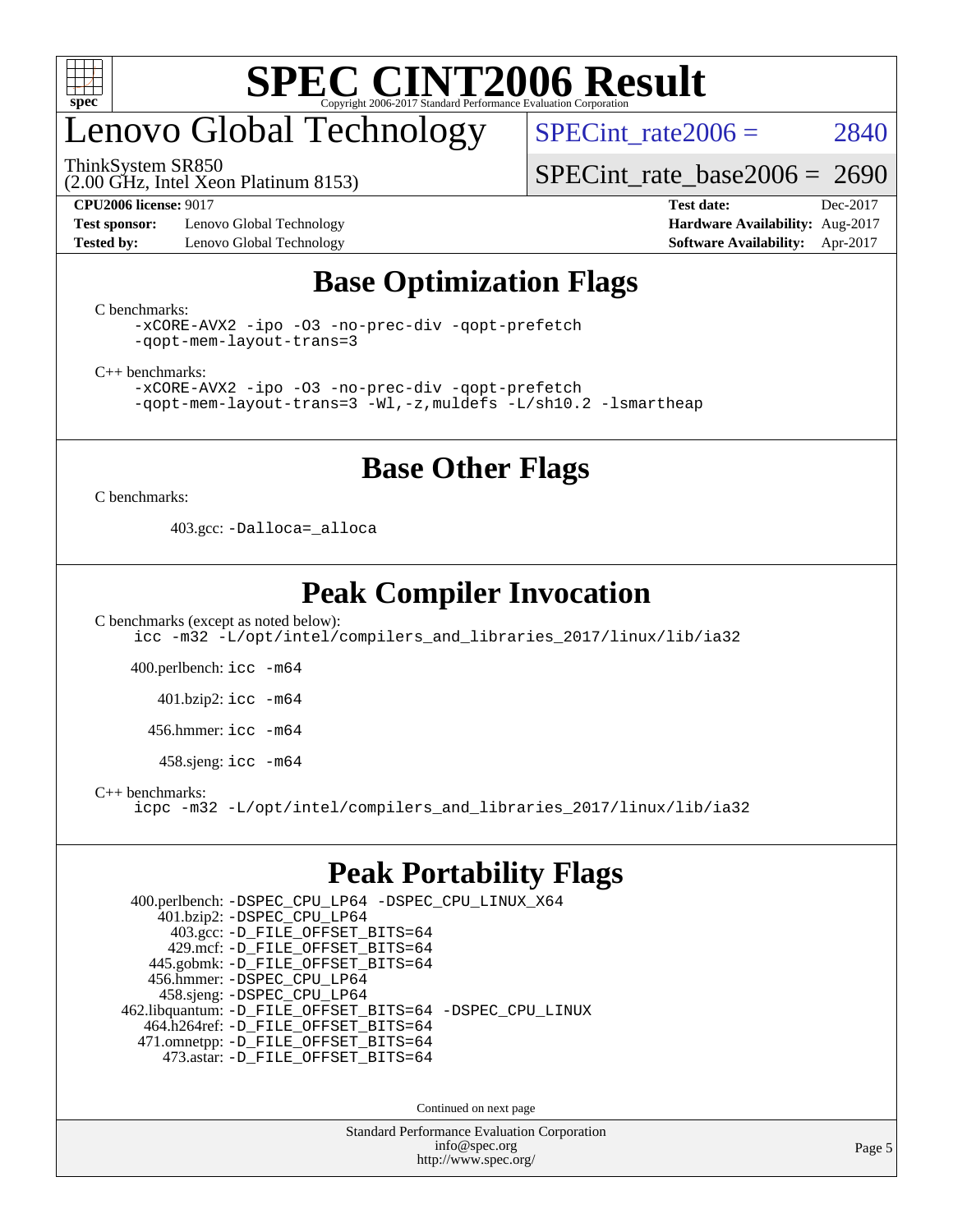

## enovo Global Technology

ThinkSystem SR850

SPECint rate $2006 = 2840$ 

(2.00 GHz, Intel Xeon Platinum 8153)

**[Test sponsor:](http://www.spec.org/auto/cpu2006/Docs/result-fields.html#Testsponsor)** Lenovo Global Technology **[Hardware Availability:](http://www.spec.org/auto/cpu2006/Docs/result-fields.html#HardwareAvailability)** Aug-2017

[SPECint\\_rate\\_base2006 =](http://www.spec.org/auto/cpu2006/Docs/result-fields.html#SPECintratebase2006) 2690

**[CPU2006 license:](http://www.spec.org/auto/cpu2006/Docs/result-fields.html#CPU2006license)** 9017 **[Test date:](http://www.spec.org/auto/cpu2006/Docs/result-fields.html#Testdate)** Dec-2017 **[Tested by:](http://www.spec.org/auto/cpu2006/Docs/result-fields.html#Testedby)** Lenovo Global Technology **[Software Availability:](http://www.spec.org/auto/cpu2006/Docs/result-fields.html#SoftwareAvailability)** Apr-2017

### **[Peak Portability Flags \(Continued\)](http://www.spec.org/auto/cpu2006/Docs/result-fields.html#PeakPortabilityFlags)**

483.xalancbmk: [-D\\_FILE\\_OFFSET\\_BITS=64](http://www.spec.org/cpu2006/results/res2017q4/cpu2006-20171211-51121.flags.html#user_peakPORTABILITY483_xalancbmk_file_offset_bits_64_438cf9856305ebd76870a2c6dc2689ab) [-DSPEC\\_CPU\\_LINUX](http://www.spec.org/cpu2006/results/res2017q4/cpu2006-20171211-51121.flags.html#b483.xalancbmk_peakCXXPORTABILITY_DSPEC_CPU_LINUX)

### **[Peak Optimization Flags](http://www.spec.org/auto/cpu2006/Docs/result-fields.html#PeakOptimizationFlags)**

Standard Performance Evaluation Corporation [C benchmarks](http://www.spec.org/auto/cpu2006/Docs/result-fields.html#Cbenchmarks): 400.perlbench: [-prof-gen](http://www.spec.org/cpu2006/results/res2017q4/cpu2006-20171211-51121.flags.html#user_peakPASS1_CFLAGSPASS1_LDCFLAGS400_perlbench_prof_gen_e43856698f6ca7b7e442dfd80e94a8fc)(pass 1) [-prof-use](http://www.spec.org/cpu2006/results/res2017q4/cpu2006-20171211-51121.flags.html#user_peakPASS2_CFLAGSPASS2_LDCFLAGS400_perlbench_prof_use_bccf7792157ff70d64e32fe3e1250b55)(pass 2) [-xCORE-AVX2](http://www.spec.org/cpu2006/results/res2017q4/cpu2006-20171211-51121.flags.html#user_peakPASS2_CFLAGSPASS2_LDCFLAGS400_perlbench_f-xCORE-AVX2)(pass 2)  $-par-num-threads=1(pass 1) -ipo(pass 2) -O3(pass 2)$  $-par-num-threads=1(pass 1) -ipo(pass 2) -O3(pass 2)$  $-par-num-threads=1(pass 1) -ipo(pass 2) -O3(pass 2)$  $-par-num-threads=1(pass 1) -ipo(pass 2) -O3(pass 2)$  $-par-num-threads=1(pass 1) -ipo(pass 2) -O3(pass 2)$  $-par-num-threads=1(pass 1) -ipo(pass 2) -O3(pass 2)$ [-no-prec-div](http://www.spec.org/cpu2006/results/res2017q4/cpu2006-20171211-51121.flags.html#user_peakPASS2_CFLAGSPASS2_LDCFLAGS400_perlbench_f-no-prec-div)(pass 2) [-auto-ilp32](http://www.spec.org/cpu2006/results/res2017q4/cpu2006-20171211-51121.flags.html#user_peakCOPTIMIZE400_perlbench_f-auto-ilp32) [-qopt-mem-layout-trans=3](http://www.spec.org/cpu2006/results/res2017q4/cpu2006-20171211-51121.flags.html#user_peakCOPTIMIZE400_perlbench_f-qopt-mem-layout-trans_170f5be61cd2cedc9b54468c59262d5d) 401.bzip2: [-prof-gen](http://www.spec.org/cpu2006/results/res2017q4/cpu2006-20171211-51121.flags.html#user_peakPASS1_CFLAGSPASS1_LDCFLAGS401_bzip2_prof_gen_e43856698f6ca7b7e442dfd80e94a8fc)(pass 1) [-prof-use](http://www.spec.org/cpu2006/results/res2017q4/cpu2006-20171211-51121.flags.html#user_peakPASS2_CFLAGSPASS2_LDCFLAGS401_bzip2_prof_use_bccf7792157ff70d64e32fe3e1250b55)(pass 2) [-xCORE-AVX2](http://www.spec.org/cpu2006/results/res2017q4/cpu2006-20171211-51121.flags.html#user_peakPASS2_CFLAGSPASS2_LDCFLAGS401_bzip2_f-xCORE-AVX2)(pass 2) [-par-num-threads=1](http://www.spec.org/cpu2006/results/res2017q4/cpu2006-20171211-51121.flags.html#user_peakPASS1_CFLAGSPASS1_LDCFLAGS401_bzip2_par_num_threads_786a6ff141b4e9e90432e998842df6c2)(pass 1) [-ipo](http://www.spec.org/cpu2006/results/res2017q4/cpu2006-20171211-51121.flags.html#user_peakPASS2_CFLAGSPASS2_LDCFLAGS401_bzip2_f-ipo)(pass 2) [-O3](http://www.spec.org/cpu2006/results/res2017q4/cpu2006-20171211-51121.flags.html#user_peakPASS2_CFLAGSPASS2_LDCFLAGS401_bzip2_f-O3)(pass 2) [-no-prec-div](http://www.spec.org/cpu2006/results/res2017q4/cpu2006-20171211-51121.flags.html#user_peakPASS2_CFLAGSPASS2_LDCFLAGS401_bzip2_f-no-prec-div)(pass 2) [-qopt-prefetch](http://www.spec.org/cpu2006/results/res2017q4/cpu2006-20171211-51121.flags.html#user_peakCOPTIMIZE401_bzip2_f-qopt-prefetch) [-auto-ilp32](http://www.spec.org/cpu2006/results/res2017q4/cpu2006-20171211-51121.flags.html#user_peakCOPTIMIZE401_bzip2_f-auto-ilp32) [-qopt-mem-layout-trans=3](http://www.spec.org/cpu2006/results/res2017q4/cpu2006-20171211-51121.flags.html#user_peakCOPTIMIZE401_bzip2_f-qopt-mem-layout-trans_170f5be61cd2cedc9b54468c59262d5d) 403.gcc: [-xCORE-AVX2](http://www.spec.org/cpu2006/results/res2017q4/cpu2006-20171211-51121.flags.html#user_peakOPTIMIZE403_gcc_f-xCORE-AVX2) [-ipo](http://www.spec.org/cpu2006/results/res2017q4/cpu2006-20171211-51121.flags.html#user_peakOPTIMIZE403_gcc_f-ipo) [-O3](http://www.spec.org/cpu2006/results/res2017q4/cpu2006-20171211-51121.flags.html#user_peakOPTIMIZE403_gcc_f-O3) [-no-prec-div](http://www.spec.org/cpu2006/results/res2017q4/cpu2006-20171211-51121.flags.html#user_peakOPTIMIZE403_gcc_f-no-prec-div) [-qopt-mem-layout-trans=3](http://www.spec.org/cpu2006/results/res2017q4/cpu2006-20171211-51121.flags.html#user_peakCOPTIMIZE403_gcc_f-qopt-mem-layout-trans_170f5be61cd2cedc9b54468c59262d5d)  $429$ .mcf: basepeak = yes 445.gobmk: [-prof-gen](http://www.spec.org/cpu2006/results/res2017q4/cpu2006-20171211-51121.flags.html#user_peakPASS1_CFLAGSPASS1_LDCFLAGS445_gobmk_prof_gen_e43856698f6ca7b7e442dfd80e94a8fc)(pass 1) [-prof-use](http://www.spec.org/cpu2006/results/res2017q4/cpu2006-20171211-51121.flags.html#user_peakPASS2_CFLAGSPASS2_LDCFLAGSPASS2_LDFLAGS445_gobmk_prof_use_bccf7792157ff70d64e32fe3e1250b55)(pass 2) [-xCORE-AVX2](http://www.spec.org/cpu2006/results/res2017q4/cpu2006-20171211-51121.flags.html#user_peakPASS2_CFLAGSPASS2_LDCFLAGSPASS2_LDFLAGS445_gobmk_f-xCORE-AVX2)(pass 2)  $-par-num-threads=1(pass 1) -ipo(pass 2) -O3(pass 2)$  $-par-num-threads=1(pass 1) -ipo(pass 2) -O3(pass 2)$  $-par-num-threads=1(pass 1) -ipo(pass 2) -O3(pass 2)$  $-par-num-threads=1(pass 1) -ipo(pass 2) -O3(pass 2)$  $-par-num-threads=1(pass 1) -ipo(pass 2) -O3(pass 2)$  $-par-num-threads=1(pass 1) -ipo(pass 2) -O3(pass 2)$ [-no-prec-div](http://www.spec.org/cpu2006/results/res2017q4/cpu2006-20171211-51121.flags.html#user_peakPASS2_LDCFLAGS445_gobmk_f-no-prec-div)(pass 2) [-qopt-mem-layout-trans=3](http://www.spec.org/cpu2006/results/res2017q4/cpu2006-20171211-51121.flags.html#user_peakCOPTIMIZE445_gobmk_f-qopt-mem-layout-trans_170f5be61cd2cedc9b54468c59262d5d) 456.hmmer: [-xCORE-AVX2](http://www.spec.org/cpu2006/results/res2017q4/cpu2006-20171211-51121.flags.html#user_peakOPTIMIZE456_hmmer_f-xCORE-AVX2) [-ipo](http://www.spec.org/cpu2006/results/res2017q4/cpu2006-20171211-51121.flags.html#user_peakOPTIMIZE456_hmmer_f-ipo) [-O3](http://www.spec.org/cpu2006/results/res2017q4/cpu2006-20171211-51121.flags.html#user_peakOPTIMIZE456_hmmer_f-O3) [-no-prec-div](http://www.spec.org/cpu2006/results/res2017q4/cpu2006-20171211-51121.flags.html#user_peakOPTIMIZE456_hmmer_f-no-prec-div) [-unroll2](http://www.spec.org/cpu2006/results/res2017q4/cpu2006-20171211-51121.flags.html#user_peakCOPTIMIZE456_hmmer_f-unroll_784dae83bebfb236979b41d2422d7ec2) [-auto-ilp32](http://www.spec.org/cpu2006/results/res2017q4/cpu2006-20171211-51121.flags.html#user_peakCOPTIMIZE456_hmmer_f-auto-ilp32) [-qopt-mem-layout-trans=3](http://www.spec.org/cpu2006/results/res2017q4/cpu2006-20171211-51121.flags.html#user_peakCOPTIMIZE456_hmmer_f-qopt-mem-layout-trans_170f5be61cd2cedc9b54468c59262d5d) 458.sjeng: [-prof-gen](http://www.spec.org/cpu2006/results/res2017q4/cpu2006-20171211-51121.flags.html#user_peakPASS1_CFLAGSPASS1_LDCFLAGS458_sjeng_prof_gen_e43856698f6ca7b7e442dfd80e94a8fc)(pass 1) [-prof-use](http://www.spec.org/cpu2006/results/res2017q4/cpu2006-20171211-51121.flags.html#user_peakPASS2_CFLAGSPASS2_LDCFLAGS458_sjeng_prof_use_bccf7792157ff70d64e32fe3e1250b55)(pass 2) [-xCORE-AVX2](http://www.spec.org/cpu2006/results/res2017q4/cpu2006-20171211-51121.flags.html#user_peakPASS2_CFLAGSPASS2_LDCFLAGS458_sjeng_f-xCORE-AVX2)(pass 2)  $-par-num-threads=1(pass 1) -ipo(pass 2) -O3(pass 2)$  $-par-num-threads=1(pass 1) -ipo(pass 2) -O3(pass 2)$  $-par-num-threads=1(pass 1) -ipo(pass 2) -O3(pass 2)$  $-par-num-threads=1(pass 1) -ipo(pass 2) -O3(pass 2)$  $-par-num-threads=1(pass 1) -ipo(pass 2) -O3(pass 2)$  $-par-num-threads=1(pass 1) -ipo(pass 2) -O3(pass 2)$ [-no-prec-div](http://www.spec.org/cpu2006/results/res2017q4/cpu2006-20171211-51121.flags.html#user_peakPASS2_CFLAGSPASS2_LDCFLAGS458_sjeng_f-no-prec-div)(pass 2) [-unroll4](http://www.spec.org/cpu2006/results/res2017q4/cpu2006-20171211-51121.flags.html#user_peakCOPTIMIZE458_sjeng_f-unroll_4e5e4ed65b7fd20bdcd365bec371b81f) [-auto-ilp32](http://www.spec.org/cpu2006/results/res2017q4/cpu2006-20171211-51121.flags.html#user_peakCOPTIMIZE458_sjeng_f-auto-ilp32) [-qopt-mem-layout-trans=3](http://www.spec.org/cpu2006/results/res2017q4/cpu2006-20171211-51121.flags.html#user_peakCOPTIMIZE458_sjeng_f-qopt-mem-layout-trans_170f5be61cd2cedc9b54468c59262d5d)  $462$ .libquantum: basepeak = yes 464.h264ref: [-prof-gen](http://www.spec.org/cpu2006/results/res2017q4/cpu2006-20171211-51121.flags.html#user_peakPASS1_CFLAGSPASS1_LDCFLAGS464_h264ref_prof_gen_e43856698f6ca7b7e442dfd80e94a8fc)(pass 1) [-prof-use](http://www.spec.org/cpu2006/results/res2017q4/cpu2006-20171211-51121.flags.html#user_peakPASS2_CFLAGSPASS2_LDCFLAGS464_h264ref_prof_use_bccf7792157ff70d64e32fe3e1250b55)(pass 2) [-xCORE-AVX2](http://www.spec.org/cpu2006/results/res2017q4/cpu2006-20171211-51121.flags.html#user_peakPASS2_CFLAGSPASS2_LDCFLAGS464_h264ref_f-xCORE-AVX2)(pass 2)  $-$ par-num-threads=1(pass 1)  $-$ ipo(pass 2)  $-$ O3(pass 2) [-no-prec-div](http://www.spec.org/cpu2006/results/res2017q4/cpu2006-20171211-51121.flags.html#user_peakPASS2_CFLAGSPASS2_LDCFLAGS464_h264ref_f-no-prec-div)(pass 2) [-unroll2](http://www.spec.org/cpu2006/results/res2017q4/cpu2006-20171211-51121.flags.html#user_peakCOPTIMIZE464_h264ref_f-unroll_784dae83bebfb236979b41d2422d7ec2) [-qopt-mem-layout-trans=3](http://www.spec.org/cpu2006/results/res2017q4/cpu2006-20171211-51121.flags.html#user_peakCOPTIMIZE464_h264ref_f-qopt-mem-layout-trans_170f5be61cd2cedc9b54468c59262d5d) [C++ benchmarks:](http://www.spec.org/auto/cpu2006/Docs/result-fields.html#CXXbenchmarks) 471.omnetpp: [-prof-gen](http://www.spec.org/cpu2006/results/res2017q4/cpu2006-20171211-51121.flags.html#user_peakPASS1_CXXFLAGSPASS1_LDCXXFLAGS471_omnetpp_prof_gen_e43856698f6ca7b7e442dfd80e94a8fc)(pass 1) [-prof-use](http://www.spec.org/cpu2006/results/res2017q4/cpu2006-20171211-51121.flags.html#user_peakPASS2_CXXFLAGSPASS2_LDCXXFLAGS471_omnetpp_prof_use_bccf7792157ff70d64e32fe3e1250b55)(pass 2) [-xCORE-AVX2](http://www.spec.org/cpu2006/results/res2017q4/cpu2006-20171211-51121.flags.html#user_peakPASS2_CXXFLAGSPASS2_LDCXXFLAGS471_omnetpp_f-xCORE-AVX2)(pass 2)  $-par-num-threads=1(pass 1) -ipo(pass 2) -O3(pass 2)$  $-par-num-threads=1(pass 1) -ipo(pass 2) -O3(pass 2)$  $-par-num-threads=1(pass 1) -ipo(pass 2) -O3(pass 2)$  $-par-num-threads=1(pass 1) -ipo(pass 2) -O3(pass 2)$  $-par-num-threads=1(pass 1) -ipo(pass 2) -O3(pass 2)$  $-par-num-threads=1(pass 1) -ipo(pass 2) -O3(pass 2)$ [-no-prec-div](http://www.spec.org/cpu2006/results/res2017q4/cpu2006-20171211-51121.flags.html#user_peakPASS2_CXXFLAGSPASS2_LDCXXFLAGS471_omnetpp_f-no-prec-div)(pass 2) [-qopt-ra-region-strategy=block](http://www.spec.org/cpu2006/results/res2017q4/cpu2006-20171211-51121.flags.html#user_peakCXXOPTIMIZE471_omnetpp_f-qopt-ra-region-strategy_430aa8f7c220cbde92ae827fa8d9be32)  [-qopt-mem-layout-trans=3](http://www.spec.org/cpu2006/results/res2017q4/cpu2006-20171211-51121.flags.html#user_peakCXXOPTIMIZE471_omnetpp_f-qopt-mem-layout-trans_170f5be61cd2cedc9b54468c59262d5d) [-Wl,-z,muldefs](http://www.spec.org/cpu2006/results/res2017q4/cpu2006-20171211-51121.flags.html#user_peakEXTRA_LDFLAGS471_omnetpp_link_force_multiple1_74079c344b956b9658436fd1b6dd3a8a) [-L/sh10.2 -lsmartheap](http://www.spec.org/cpu2006/results/res2017q4/cpu2006-20171211-51121.flags.html#user_peakEXTRA_LIBS471_omnetpp_SmartHeap_b831f2d313e2fffa6dfe3f00ffc1f1c0) Continued on next page

> [info@spec.org](mailto:info@spec.org) <http://www.spec.org/>

Page 6